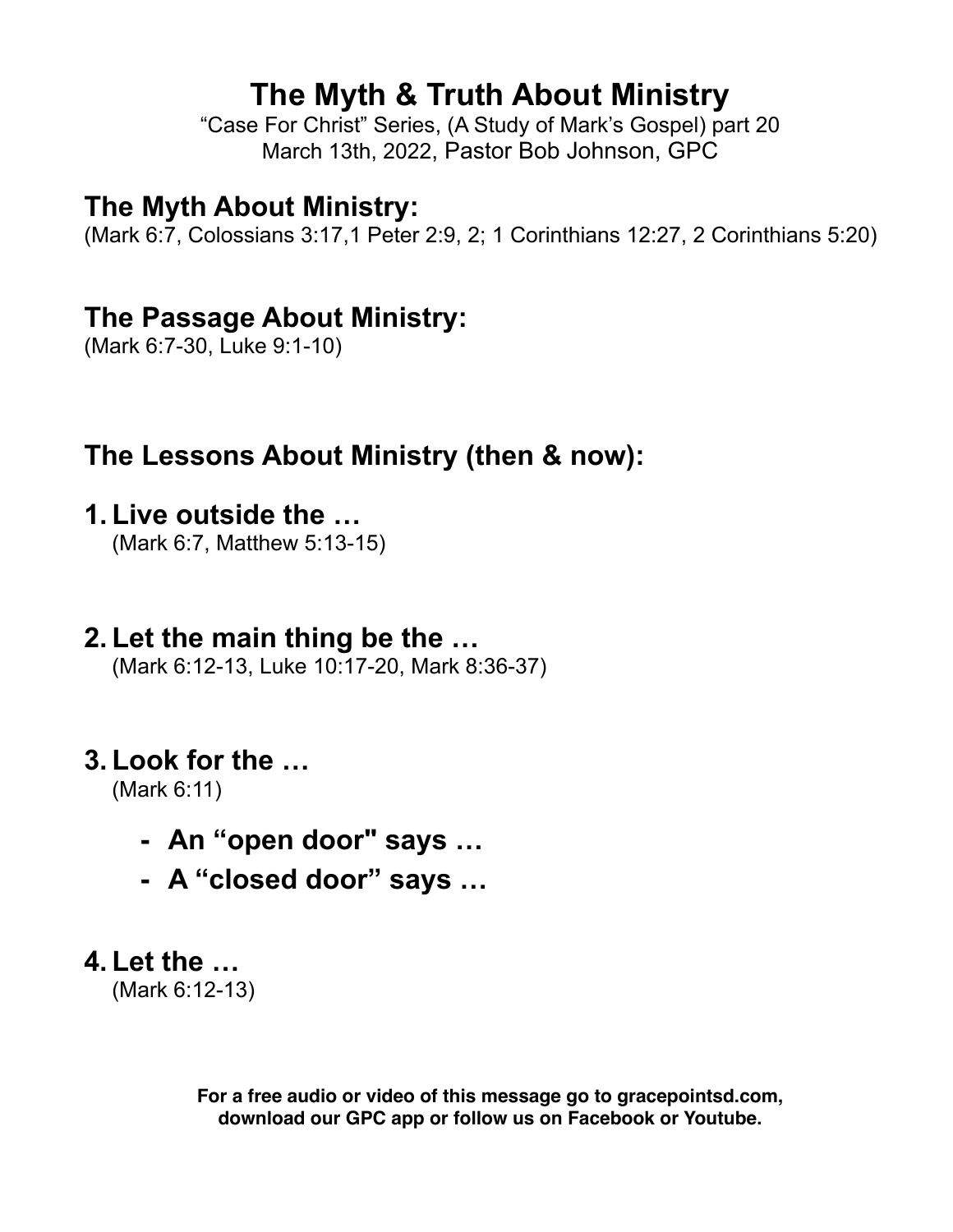### **This Week's Discussion Guide**

Welcome to our ninth week of our 12 week study and discussion based on our current Sunday series at GPC called, "Case For Christ".

In this series, we are slowly unpacking the Gospel of Mark. Each week we will read and reflect on a passage from Mark's gospel and discuss ways we can apply what we reflect on to our daily lives.

It is our prayer at GPC for our Sundays and small groups to provide the encouragement we all need to support each other as we desire to grow closer to God and build friendships as part of our vision at GPC to raise up committed Christ followers in a healthy church community.

#### **Getting Started:**

Each week, we typically start out with a few fun questions to get us warmed up :).

In Mark 6:7-30, we read and reflected on when Jesus sent the twelve disciples out to represent Him in nearby towns. This was a new experience for them and it had to have stretched them a bit.

Speaking of being stretched, what have you done that was a stretch for you? Why did you do it? Are you glad you did it? Did you learn anything from it? Would you do it again?

One of the ministry principles we reflected on was 'look for the open door' and not keep banging on a closed door.

Speaking of closed doors, we all probably have a 'locked door or window or locked something story' … What comes to mind? How did you finally get what was locked … unlocked?

Another ministry principle we reflected on was 'let the music motivate'.

Speaking of music, what is your favorite type of music? What are a few of your favorite songs on your favorite play list? What song do you like that might surprise most of us?

As we start to reflect on what we heard last Sunday, what was your response when you heard that "Every Jesus follower is in full-time ministry?

What does that mean and not mean to you?

#### **Reviewing and Reflecting on the Passage:**

Let's read the passage from last Sunday. (Mark 6:7-30)

After reading this passage and looking back on your notes from Sunday, was there a particular thought, verse or comment that caught your attention, challenged you or raised a question for you?